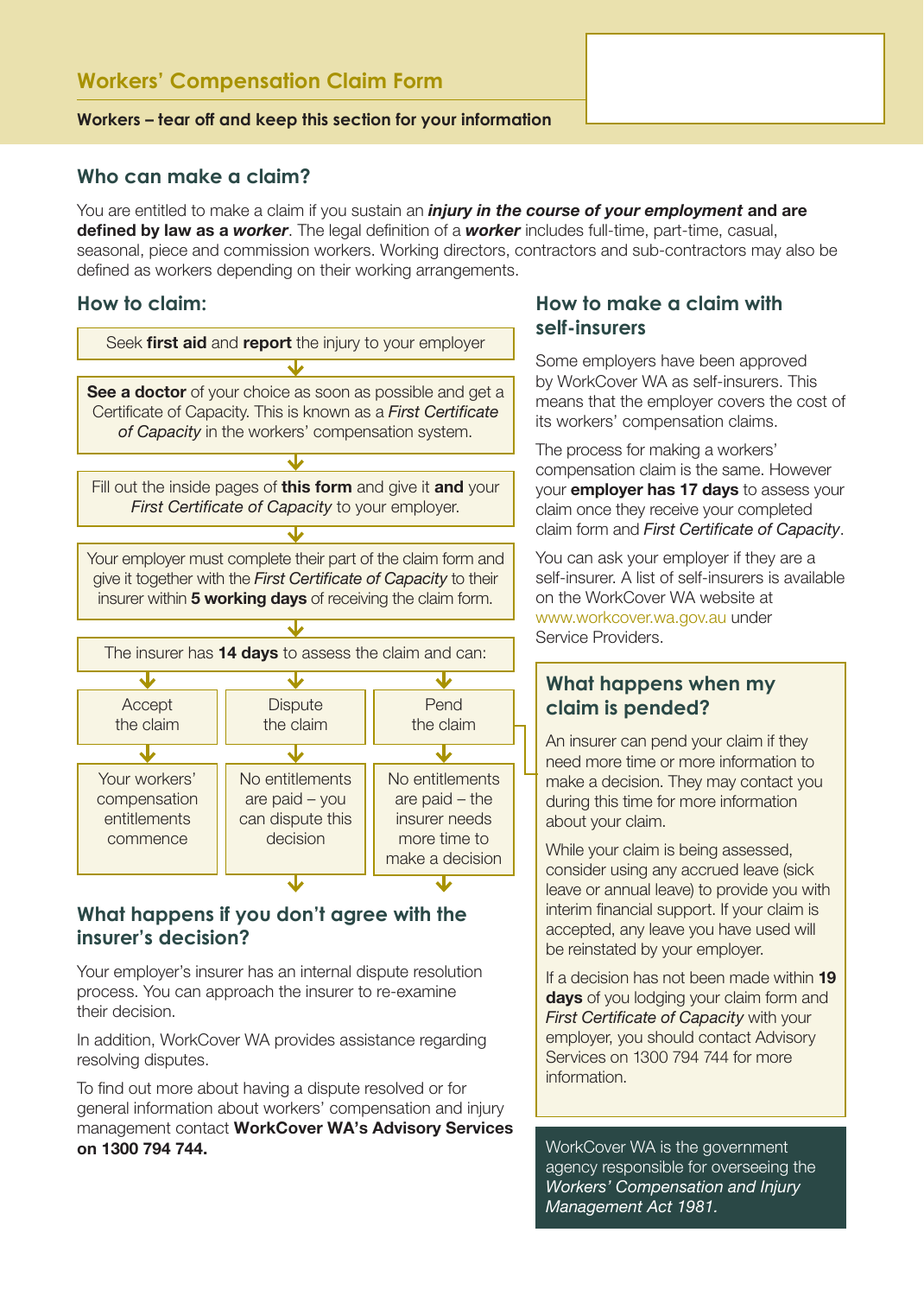# **What does workers' compensation cover?**

Once your claim is accepted you become entitled to workers' compensation payments. These may include:

- **wages** that should be paid on your normal pay day for any time that your doctor has certified you unfit for work
- **medical expenses** for hospital, medical and allied (eg physiotherapy) health treatment referred by your doctor and approved by the insurer. Your medical expenses are covered only up to a workers' compensation rate which is set by WorkCover WA. Be sure to check that your doctor charges this rate otherwise you may be left with a gap payment
- rehabilitation expenses to cover the cost of engaging an approved workplace rehabilitation provider to help your return to work
- travel and accommodation expenses in certain situations.

### Contact WorkCover WA for publications about your rights, responsibilities and entitlements.

Wages, medical and rehabilitation payments are limited and subject to maximum amounts. You can call our Advisory Services staff on 1300 794 744 or visit www.workcover.wa.gov.au/Workers for further information.

While your claim is being assessed, you can ask your employer to pay you sick leave or annual leave you have already accrued. If your claim is accepted, you will receive your workers' compensation entitlements and your employer will reinstate your leave. Remember you must have a Certificate of Capacity to cover any time you are away from work.

# **Know and understand your rights and responsibilities**

### You:

- have the right to choose your own treating doctor and workplace rehabilitation provider
- have the right to **claim lost wages from other jobs** if you have another job/s your injury prevents you doing
- have the responsibility to **attend certain medical appointments** at the request of your employer
- have the responsibility to fully participate in your return to work program once developed.

### Your employer:

- has the right to **request a medical review** via their insurer before or after a claim has been accepted
- has the right to discuss your return to work with the treating doctor
- has the responsibility to have an *injury management system in place* and implement a return to work program when a doctor declares you fit for work in any capacity
- has the responsibility to keep **your original position available** for 12 months following a claim.

### Together:

you have the responsibility to work with your treating doctor in developing an appropriate return to work program.

# **Disclosure of Personal Information (consent authority)**

Your employer's insurance company needs to collect, use and disclose personal information to assess, investigate and otherwise deal with your claim. If you do not provide the information requested, this may affect the insurer's ability to assess your claim. This may cause significant delays in the claims process.

By signing the *consent authority* on the Claim Form, you agree to the insurer:

- a. collecting and using your personal information for the purpose of assessing, investigation and otherwise dealing with your current claim or any future claims.
- b. disclosing personal information (on a confidential basis) to and collecting personal information from:
	- • your employer, the insurer's entities, its investigators, auditors, medical service providers or any other party providing services to the insurer or any agent of these
	- other insurers, insurance intermediaries, government regulators or insurance reference bureau
	- lawyers and law enforcement agencies.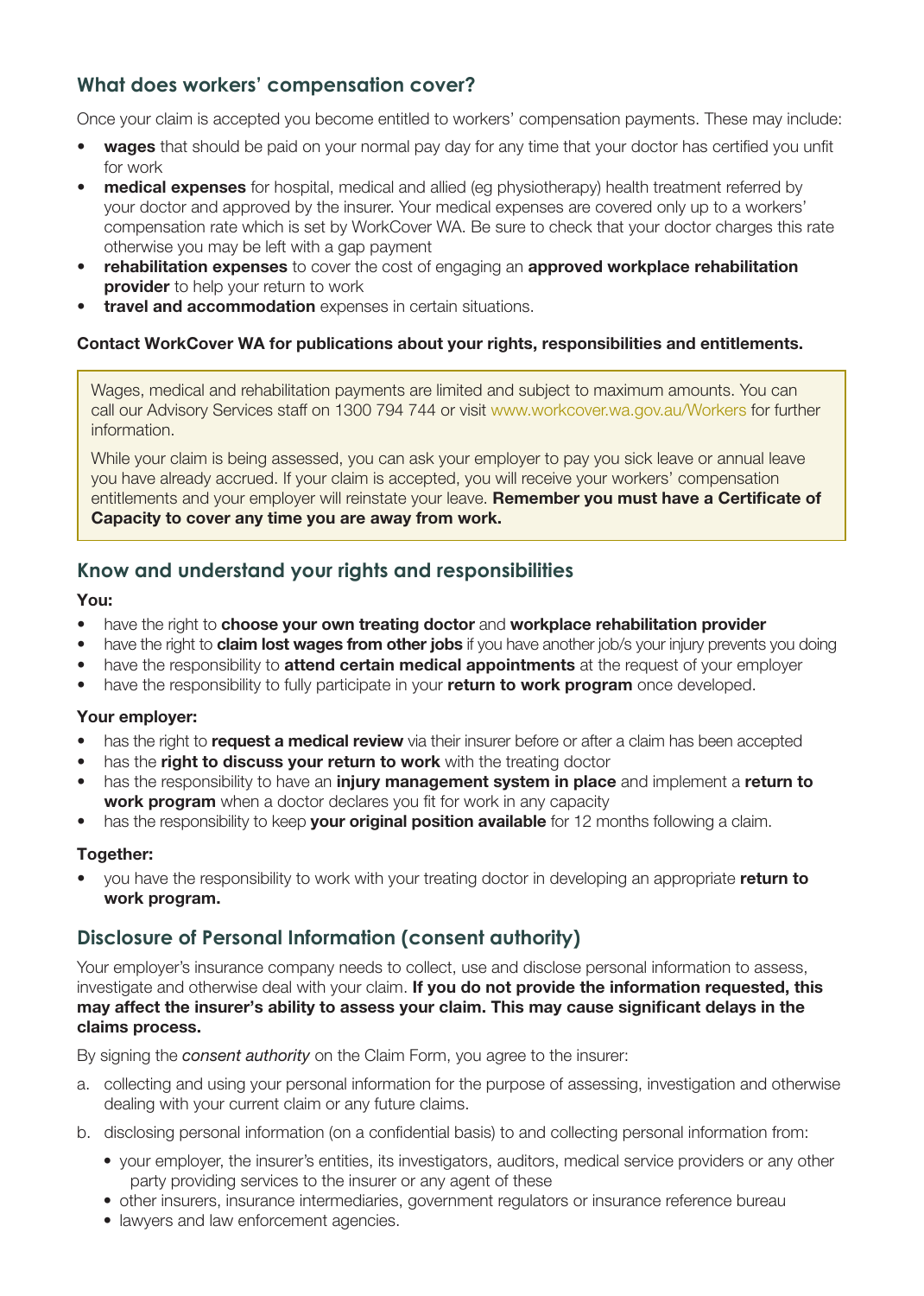| Insurer please complete<br>Insurer name<br>Claim number<br><b>ANZSIC Code</b><br>Policy number<br>WorkCover number<br>Has employer contacted<br>medical practitioner?                                                                                                                                                                                                                                                                                                                                                                                                | Estimated time off work:<br>less than one day<br>1-4 work days (inclusive)<br>5-9 work days (inclusive)<br>10-20 work days (inclusive)<br>more than 20 work days<br>fatality               | Date form received from employer<br><b>DATE STAMP</b><br>ASCO (office use only)                                                       |                                                   |  |
|----------------------------------------------------------------------------------------------------------------------------------------------------------------------------------------------------------------------------------------------------------------------------------------------------------------------------------------------------------------------------------------------------------------------------------------------------------------------------------------------------------------------------------------------------------------------|--------------------------------------------------------------------------------------------------------------------------------------------------------------------------------------------|---------------------------------------------------------------------------------------------------------------------------------------|---------------------------------------------------|--|
| <b>Employer please complete</b><br>Name of policy holder/employer:<br>Trading as (if different to above):<br>Address:<br>Postcode:<br>Phone No: No.<br>Email:<br>Contact person name:<br>Postcode:<br>Address of injured worker's usual workplace or base:<br>Major activity of workplace (eg sheep farming, plumbing):<br>Date employer received the completed claim form from the injured worker:<br>Date employer received First Certificate of Capacity from the injured worker:<br>Date employer sent the claim form and Certificate(s) of Capacity to insurer: |                                                                                                                                                                                            |                                                                                                                                       |                                                   |  |
| <b>Worker please complete</b>                                                                                                                                                                                                                                                                                                                                                                                                                                                                                                                                        |                                                                                                                                                                                            |                                                                                                                                       |                                                   |  |
| Surname:<br>Other names:<br>Address:<br>Suburb/City/Town:<br>Email:                                                                                                                                                                                                                                                                                                                                                                                                                                                                                                  | Postcode:                                                                                                                                                                                  | D.O.B.<br>Preferred language (if not English)<br>At the time of the injury I was working as a:<br>direct employee<br>working director | Female<br>Male  <br>sub contractor<br>visa worker |  |
| Daytime contact phone no:<br>Occupation<br>(eq first class welder)<br>Main tasks/duties performed (eg welding of high pressure steam pipes)                                                                                                                                                                                                                                                                                                                                                                                                                          |                                                                                                                                                                                            | contractor<br>other<br>If other, please specify:<br>employee of<br>contractor                                                         |                                                   |  |
| full time (F)<br>part time (P)                                                                                                                                                                                                                                                                                                                                                                                                                                                                                                                                       | permanent (P)                                                                                                                                                                              | temporary (T)                                                                                                                         | casual (C)                                        |  |
| <b>Other Employment</b>                                                                                                                                                                                                                                                                                                                                                                                                                                                                                                                                              |                                                                                                                                                                                            | If more than one employer, please attach details on separate sheet                                                                    |                                                   |  |
| Do you have any other job?<br>N<br>If yes, please give details:<br>Y<br>Hours per week:<br>Employer name:<br>Phone no:                                                                                                                                                                                                                                                                                                                                                                                                                                               |                                                                                                                                                                                            |                                                                                                                                       |                                                   |  |
| Occurrence details                                                                                                                                                                                                                                                                                                                                                                                                                                                                                                                                                   |                                                                                                                                                                                            | Attach separate sheet if more space is required                                                                                       |                                                   |  |
| Day of occurrence: eq Monday                                                                                                                                                                                                                                                                                                                                                                                                                                                                                                                                         | Date of occurrence:                                                                                                                                                                        | Time of occurrence:                                                                                                                   | $AM$   PM                                         |  |
| At what address did the occurrence happen?                                                                                                                                                                                                                                                                                                                                                                                                                                                                                                                           |                                                                                                                                                                                            |                                                                                                                                       |                                                   |  |
| Did you have to stop working?<br>Were you:                                                                                                                                                                                                                                                                                                                                                                                                                                                                                                                           | If so when?<br>l N<br>Date:<br>Describe the occurrence. Include:                                                                                                                           | Time:                                                                                                                                 | $AM$ PM                                           |  |
| working - at your normal<br>(i)<br>workplace<br>on work break - at normal<br>workplace                                                                                                                                                                                                                                                                                                                                                                                                                                                                               | <b>WorkCover WA</b><br><b>Staff Only</b><br>What action was involved (ie fall, struck by object)<br>Mechanism<br>What object/machine/substance was involved (ie fumes, door frame)<br>(ii) |                                                                                                                                       |                                                   |  |
| working – away from normal<br>workplace<br>on work break - away from<br>(iii)                                                                                                                                                                                                                                                                                                                                                                                                                                                                                        | Agency<br>The most serious injury or disease caused (ie fracture, burn, abrasion)                                                                                                          |                                                                                                                                       |                                                   |  |
| normal workplace<br>working - road traffic accident<br>commuting/journey<br>other duty status                                                                                                                                                                                                                                                                                                                                                                                                                                                                        | Nature<br>(iv) The bodily location of the injury or disease (ie upper arm, eye)<br><b>Bodily location</b>                                                                                  |                                                                                                                                       |                                                   |  |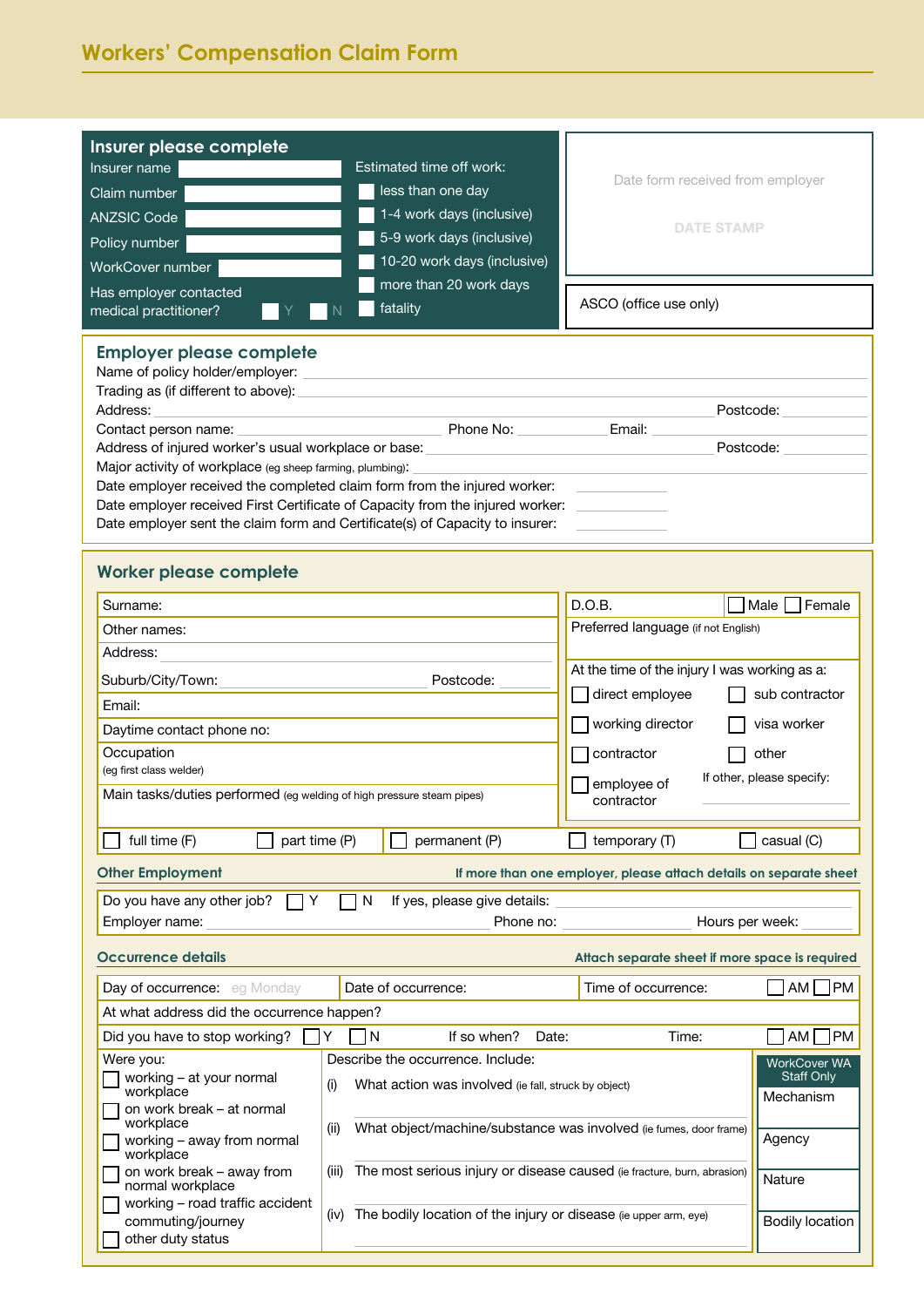| Worker please complete<br>Occurrence report - Describe how it happened<br>Attach separate sheet if more space is required                                                                                                                                                                                                                                                                                                                                                                                                                                                                                                                                                                                                                                                                                                                                                                                                                                                                                                                                                                                                                                                                                             |                 |  |
|-----------------------------------------------------------------------------------------------------------------------------------------------------------------------------------------------------------------------------------------------------------------------------------------------------------------------------------------------------------------------------------------------------------------------------------------------------------------------------------------------------------------------------------------------------------------------------------------------------------------------------------------------------------------------------------------------------------------------------------------------------------------------------------------------------------------------------------------------------------------------------------------------------------------------------------------------------------------------------------------------------------------------------------------------------------------------------------------------------------------------------------------------------------------------------------------------------------------------|-----------------|--|
| Where did the occurrence happen? (ie store room, machinery shop)                                                                                                                                                                                                                                                                                                                                                                                                                                                                                                                                                                                                                                                                                                                                                                                                                                                                                                                                                                                                                                                                                                                                                      |                 |  |
| What were you doing at the time of the occurrence?                                                                                                                                                                                                                                                                                                                                                                                                                                                                                                                                                                                                                                                                                                                                                                                                                                                                                                                                                                                                                                                                                                                                                                    |                 |  |
| <b>PM</b><br>What were the normal working hours for that day? Starting time:<br>Finish time:<br>AM                                                                                                                                                                                                                                                                                                                                                                                                                                                                                                                                                                                                                                                                                                                                                                                                                                                                                                                                                                                                                                                                                                                    | <b>PM</b><br>AM |  |
| AM <sub>l</sub><br>]PM<br>When did you first report the occurrence?<br>Time:<br>Date:                                                                                                                                                                                                                                                                                                                                                                                                                                                                                                                                                                                                                                                                                                                                                                                                                                                                                                                                                                                                                                                                                                                                 |                 |  |
| Who did you report the occurrence to?<br>Position:<br>Phone No:<br>Name:                                                                                                                                                                                                                                                                                                                                                                                                                                                                                                                                                                                                                                                                                                                                                                                                                                                                                                                                                                                                                                                                                                                                              |                 |  |
| If you didn't report the occurrence immediately, please state the reason if any:                                                                                                                                                                                                                                                                                                                                                                                                                                                                                                                                                                                                                                                                                                                                                                                                                                                                                                                                                                                                                                                                                                                                      |                 |  |
| Please provide the name and daytime contact phone number of witnesses of the occurrence:                                                                                                                                                                                                                                                                                                                                                                                                                                                                                                                                                                                                                                                                                                                                                                                                                                                                                                                                                                                                                                                                                                                              |                 |  |
| 1. Name:<br>Phone No:<br>2. Name:<br>Phone No:                                                                                                                                                                                                                                                                                                                                                                                                                                                                                                                                                                                                                                                                                                                                                                                                                                                                                                                                                                                                                                                                                                                                                                        |                 |  |
| Medical help/history - this occurrence<br>Attach separate sheet if more space is required                                                                                                                                                                                                                                                                                                                                                                                                                                                                                                                                                                                                                                                                                                                                                                                                                                                                                                                                                                                                                                                                                                                             |                 |  |
| When did you first seek medical attention?<br>$AM$ PM<br>Time:<br>Date:<br>If not immediately, please state the reason:                                                                                                                                                                                                                                                                                                                                                                                                                                                                                                                                                                                                                                                                                                                                                                                                                                                                                                                                                                                                                                                                                               |                 |  |
| Was the part of the body affected by this occurrence healthy before this occurrence? $\Box$ Y<br>- IN<br>If not, please give details:                                                                                                                                                                                                                                                                                                                                                                                                                                                                                                                                                                                                                                                                                                                                                                                                                                                                                                                                                                                                                                                                                 |                 |  |
| Is the present injury completely related to this occurrence? $\Box Y$<br>l N<br>If not, please give details:                                                                                                                                                                                                                                                                                                                                                                                                                                                                                                                                                                                                                                                                                                                                                                                                                                                                                                                                                                                                                                                                                                          |                 |  |
| Please give details of any similar injury prior to this occurrence:                                                                                                                                                                                                                                                                                                                                                                                                                                                                                                                                                                                                                                                                                                                                                                                                                                                                                                                                                                                                                                                                                                                                                   |                 |  |
| Name and contact details of your usual medical practitioner and any health provider who has treated you for a similar injury:<br>Name:<br>Address:<br>Phone no:                                                                                                                                                                                                                                                                                                                                                                                                                                                                                                                                                                                                                                                                                                                                                                                                                                                                                                                                                                                                                                                       |                 |  |
| <b>Other/Previous claims</b><br>Attach separate sheet if more space is required                                                                                                                                                                                                                                                                                                                                                                                                                                                                                                                                                                                                                                                                                                                                                                                                                                                                                                                                                                                                                                                                                                                                       |                 |  |
| Are you claiming compensation from any other source? $\Box Y$<br>If yes, from whom?<br>IN.                                                                                                                                                                                                                                                                                                                                                                                                                                                                                                                                                                                                                                                                                                                                                                                                                                                                                                                                                                                                                                                                                                                            |                 |  |
| Have you had any similar or related workers' compensation claims?<br>$\overline{\mathsf{N}}$<br>If yes, please give details:                                                                                                                                                                                                                                                                                                                                                                                                                                                                                                                                                                                                                                                                                                                                                                                                                                                                                                                                                                                                                                                                                          |                 |  |
| Name of Employer:<br>Address:                                                                                                                                                                                                                                                                                                                                                                                                                                                                                                                                                                                                                                                                                                                                                                                                                                                                                                                                                                                                                                                                                                                                                                                         |                 |  |
| Name of insurer (if known):<br>Type of injury or disease:                                                                                                                                                                                                                                                                                                                                                                                                                                                                                                                                                                                                                                                                                                                                                                                                                                                                                                                                                                                                                                                                                                                                                             |                 |  |
| Worker's declaration                                                                                                                                                                                                                                                                                                                                                                                                                                                                                                                                                                                                                                                                                                                                                                                                                                                                                                                                                                                                                                                                                                                                                                                                  |                 |  |
| I solemnly and sincerely declare that each and every answer above and the particulars contained herein or annexed hereto relating to myself<br>and the occurrence are true both in substance and in fact to the best of my knowledge and belief. I take notice that, under the provisions of<br>section 59(2) of the Workers' Compensation and Injury Management Act 1981, I am required to notify my employer in writing within 7 days if I<br>commence work with another employer after making a claim, or while receiving weekly payments of workers' compensation.                                                                                                                                                                                                                                                                                                                                                                                                                                                                                                                                                                                                                                                |                 |  |
| Dated this:<br>day of:<br>Year:<br><u> 1999 - Johann Barn, mars ann an t-</u><br>Signature of witness <b>Signature</b> of witness                                                                                                                                                                                                                                                                                                                                                                                                                                                                                                                                                                                                                                                                                                                                                                                                                                                                                                                                                                                                                                                                                     |                 |  |
| Consent authority (to be signed at the option of the worker) I authorise any doctor who treats me (whether named in this certificate or not)<br>to discuss my medical condition, in relation to my claim for workers' compensation and return to work options, with my employer and with<br>their insurer.                                                                                                                                                                                                                                                                                                                                                                                                                                                                                                                                                                                                                                                                                                                                                                                                                                                                                                            |                 |  |
|                                                                                                                                                                                                                                                                                                                                                                                                                                                                                                                                                                                                                                                                                                                                                                                                                                                                                                                                                                                                                                                                                                                                                                                                                       |                 |  |
| Dated this:<br><u> 1980 - Johann Barbara, martin amerikan basal dan berasal dalam basal dalam basal dalam basal dalam basal dala</u>                                                                                                                                                                                                                                                                                                                                                                                                                                                                                                                                                                                                                                                                                                                                                                                                                                                                                                                                                                                                                                                                                  |                 |  |
| Signature of witness<br>Signature of worker                                                                                                                                                                                                                                                                                                                                                                                                                                                                                                                                                                                                                                                                                                                                                                                                                                                                                                                                                                                                                                                                                                                                                                           | Year:           |  |
| Consent authority - to be signed at the option of the worker                                                                                                                                                                                                                                                                                                                                                                                                                                                                                                                                                                                                                                                                                                                                                                                                                                                                                                                                                                                                                                                                                                                                                          |                 |  |
| I consent to my employer's insurer and its appointed service providers collecting personal information, inclusive of sensitive information<br>such as medical information about me and using it for the purpose of assessing and managing my workers' compensation claim, including<br>determining liability and whether my claim is true. This consent extends to my employer's insurer disclosing my personal information,<br>inclusive of sensitive information, to other insurers, medical practitioners, rehabilitation providers, investigators, legal practitioners<br>and other experts or consultants for the purpose of assessing and managing my claim. My personal information, inclusive of sensitive<br>information, may also be disclosed as required or permitted by law. I also consent to my employer's insurer disclosing my personal details to<br>WorkCover WA which is authorised to use this information to fulfil its functions and obligations under the Workers' Compensation and Injury<br>Management Act 1981. I have read all the information on this form regarding the consent authority and I consent to the Insurer dealing with<br>my personal information in the manner described. |                 |  |
| Signed<br>Witness signature Nitra and Services and Services and Services and Services and Services and Services and Services                                                                                                                                                                                                                                                                                                                                                                                                                                                                                                                                                                                                                                                                                                                                                                                                                                                                                                                                                                                                                                                                                          |                 |  |
| <u> Andreas Andreas (Andreas Andreas Andreas Andreas Andreas Andreas Andreas Andreas Andreas Andreas Andreas Andr</u><br>Print your name experience and the contract of the contract of the contract of the contract of the contract of<br>Witness print name<br>Date                                                                                                                                                                                                                                                                                                                                                                                                                                                                                                                                                                                                                                                                                                                                                                                                                                                                                                                                                 |                 |  |

IMPORTANT: FAILURE TO PROVIDE YOUR SIGNATURE ON EITHER THE DECLARATION OR THE CONSENT AUTHORITIES MAY DELAY A DECISION BY THE INSURER ON YOUR CLAIM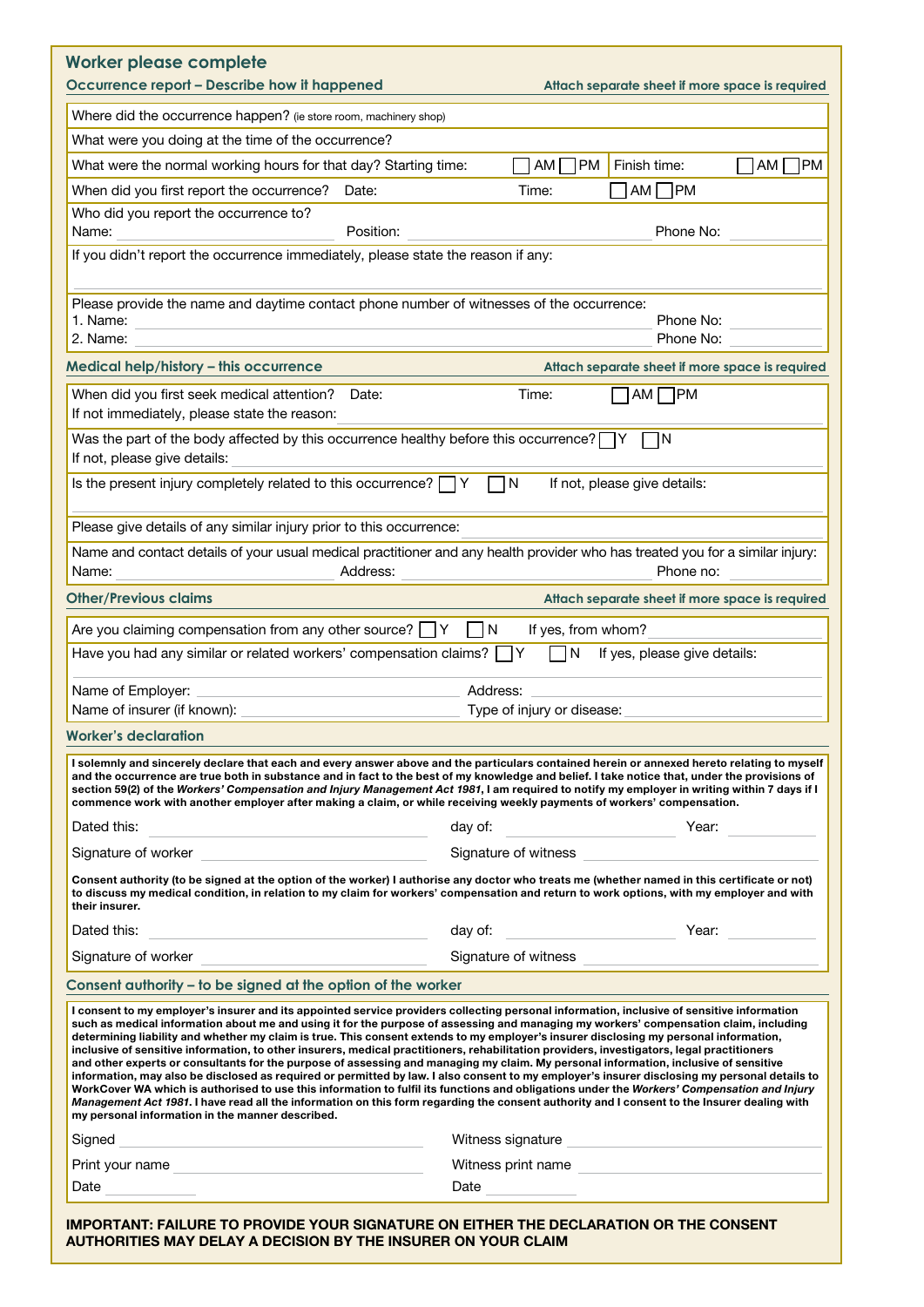# **Checklist and handy hints**

# **For the Worker**

|          | Complete the form with a ballpoint pen.                                                                                                                                                                                                                                                                                                                                            |
|----------|------------------------------------------------------------------------------------------------------------------------------------------------------------------------------------------------------------------------------------------------------------------------------------------------------------------------------------------------------------------------------------|
|          | If you need help completing the form, you can get your employer, a friend or family member to help<br>you or you can call WorkCover WA on 1300 794 744. If required, an interpreter can also be arranged<br>by WorkCover WA free of charge.                                                                                                                                        |
| $\Box$   | The claim form is printed on carbonised paper which produces an exact copy on the sheet below it.<br>Make sure you write on the centre sheets only and press firmly.                                                                                                                                                                                                               |
| $\Box$   | Provide all the information requested. Give your full name, postal and email address and daytime<br>contact phone number in case you need to be contacted.                                                                                                                                                                                                                         |
| $\Box$   | It may be helpful to attach a separate sheet to your claim form <b>if more space is needed</b> to provide<br>information about your injury, how it happened and your medical history.                                                                                                                                                                                              |
| $\sqcup$ | Read and sign the worker's declaration and the consent authority (optional).                                                                                                                                                                                                                                                                                                       |
| $\Box$   | Attach the First Certificate of Capacity you received from your doctor to this claim form (your claim<br>cannot be processed until both your claim form and First Certificate of Capacity are received).                                                                                                                                                                           |
| $\Box$   | Keep records! Take a photocopy of your claim form and keep a record of the date you gave the claim<br>form and Certificate of Capacity to your employer.                                                                                                                                                                                                                           |
|          | Tear off the information section of this form and keep for your future reference.                                                                                                                                                                                                                                                                                                  |
|          | For the Employer                                                                                                                                                                                                                                                                                                                                                                   |
|          | Tear off the information section of this form and give it to the injured worker.                                                                                                                                                                                                                                                                                                   |
| $\Box$   | Make sure the worker has completed all sections of the claim form. If they have difficulty completing it,<br>let them know that they can seek help from you, or a family member or friend.                                                                                                                                                                                         |
|          | Make sure you complete the employer details section.                                                                                                                                                                                                                                                                                                                               |
| $\Box$   | Review the First Certificate of Capacity. Has the doctor indicated that the worker has capacity to<br>work in either their pre-injury job or in alternative duties? If so, you are required by law to develop<br>a return to work program. Visit the WorkCover WA website www.workcover.wa.gov.au for further<br>information and templates or contact your insurer for assistance. |
|          | If the doctor has indicated that the worker will be off work for more than three days or can't return to<br>normal duties, they will be expecting you to contact them.                                                                                                                                                                                                             |
|          | Keep records! Develop a case file, photocopy all relevant paperwork and keep it in a safe and private<br>location and date all correspondence.                                                                                                                                                                                                                                     |
|          | Forward this form to your insurer within five working days of receiving it. Make sure you attach:                                                                                                                                                                                                                                                                                  |
|          | the worker's First Certificate of Capacity and any subsequent Certificates of Capacity<br>$\bullet$<br>medical accounts (if any)<br>any other reports your insurer asks you to complete.                                                                                                                                                                                           |
|          | If an injury is likely to prevent an employee from working for 10 consecutive days, you must also<br>notify WorkSafe on 1300 307 877. A list of reportable injuries and diseases can be found at<br>www.commerce.wa.gov.au/WorkSafe. There are also reporting requirements for all injuries in the                                                                                 |

mining sector, for more information visit www.dmp.wa.gov.au.